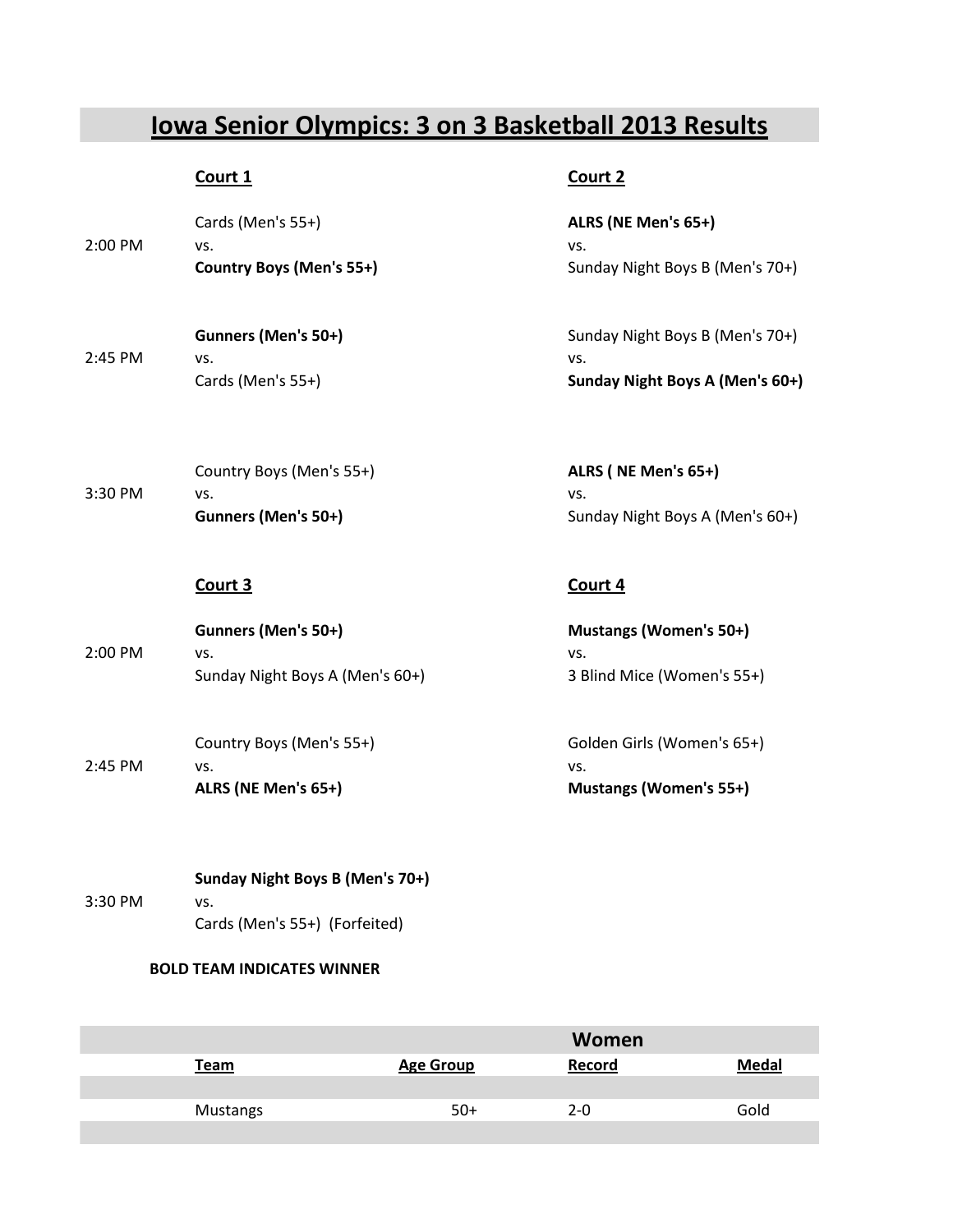| 3 Blind Mice             | $55+$ | $0 - 1$    | Gold   |
|--------------------------|-------|------------|--------|
|                          |       |            |        |
| Golden Girls             | $65+$ | $0 - 1$    | Gold   |
|                          |       | <b>Men</b> |        |
| Gunners                  | $50+$ | $3 - 0$    | Gold   |
|                          |       |            |        |
| Cards                    | $55+$ | $0 - 3$    | Silver |
| <b>Country Boys</b>      | $55+$ | $1 - 2$    | Gold   |
|                          |       |            |        |
| <b>Sunday Night Boys</b> | $60+$ | $1 - 2$    | Gold   |
|                          |       |            |        |
| ALRS (NE)                | $65+$ | $3 - 0$    | Gold   |
|                          |       |            |        |
| Sunday Night Boys B      | $70+$ | $1 - 2$    | Gold   |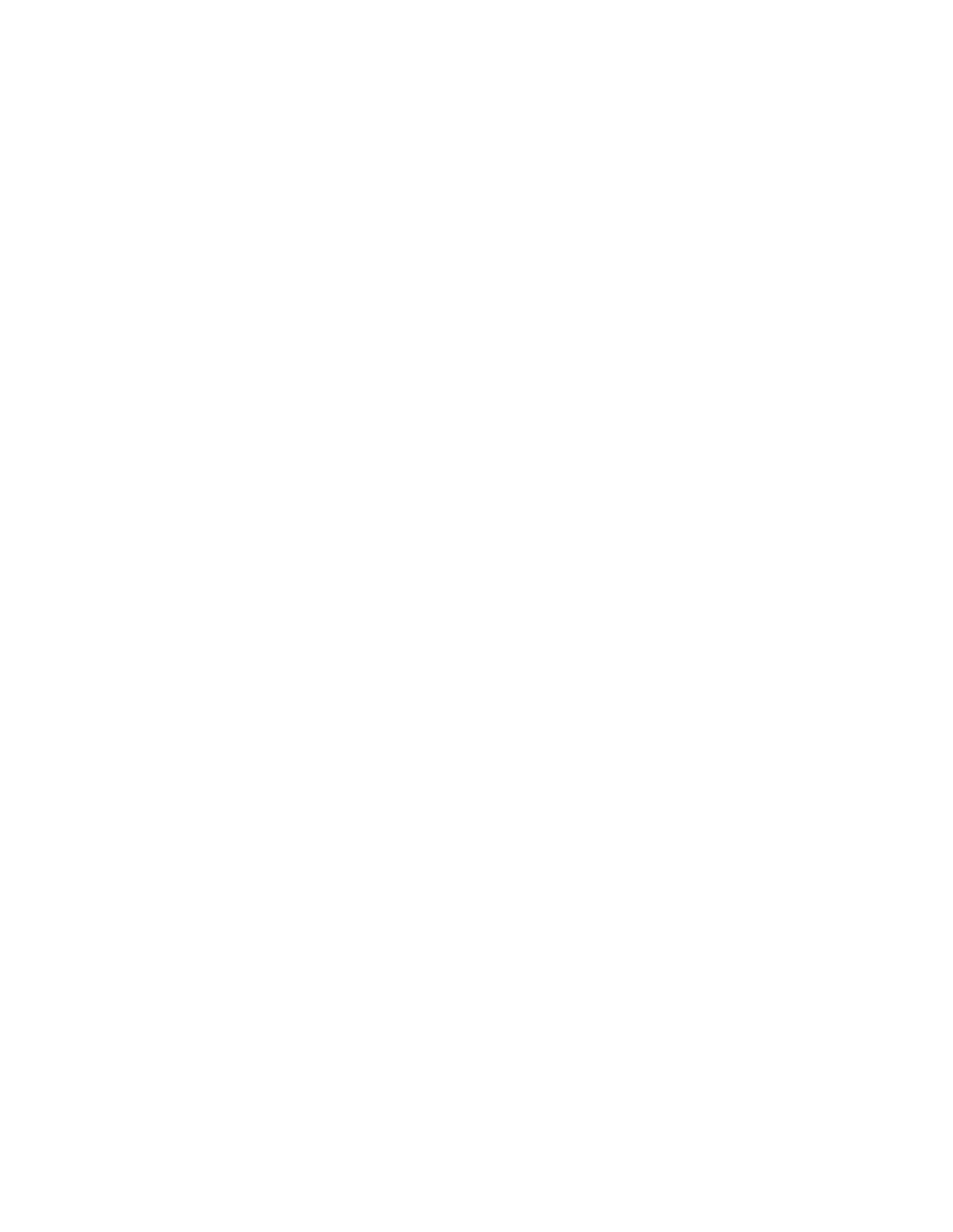$\mathcal{L}^{\text{max}}_{\text{max}}$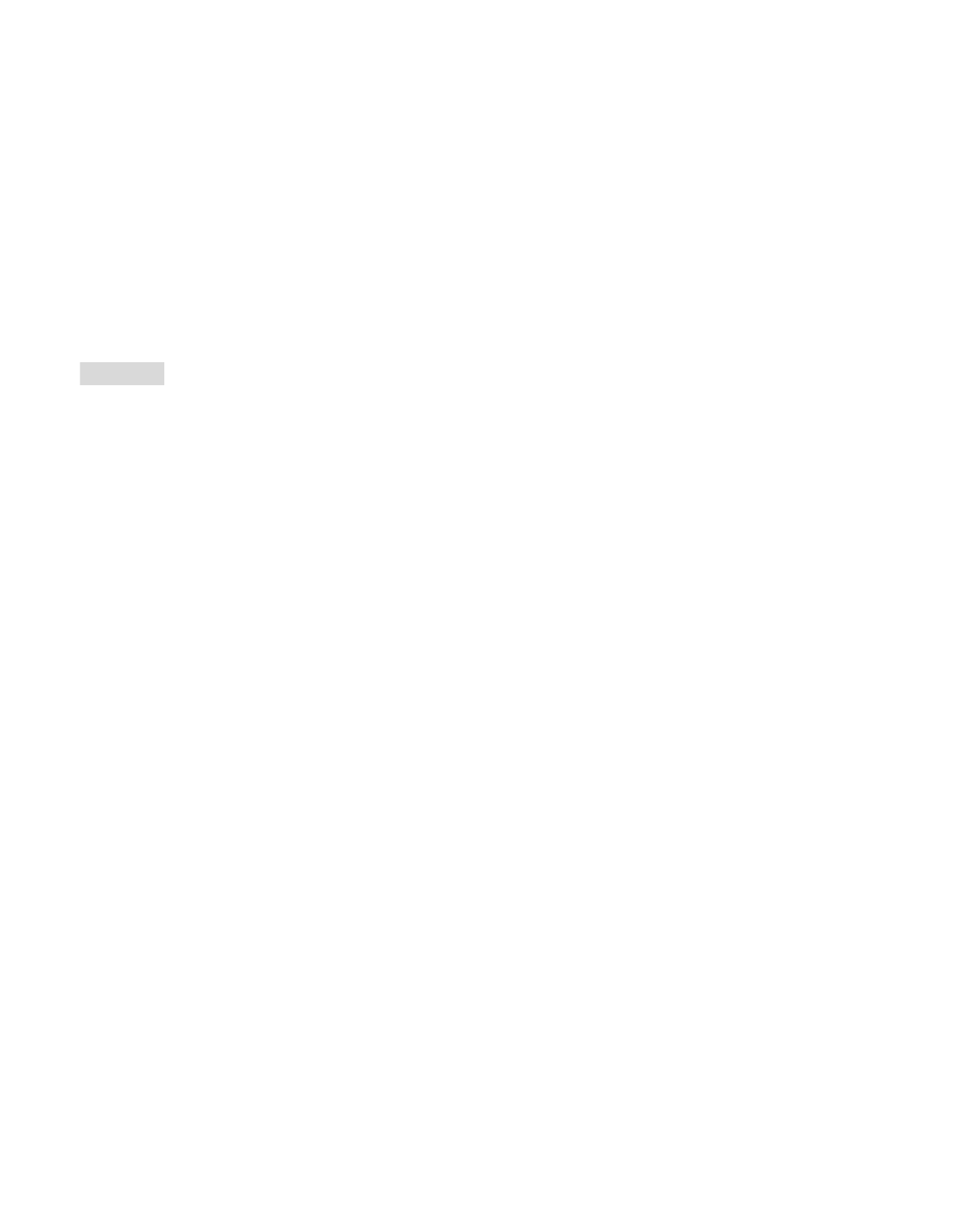| <b>3 ON 3 BASKETBALL 2013</b> |                  |                             |           |    |                        |         |              |  |
|-------------------------------|------------------|-----------------------------|-----------|----|------------------------|---------|--------------|--|
| <b>First Name</b>             | <b>Last Name</b> | <b>City</b>                 | State Age |    | <b>Team Name</b>       | Record  | <b>Medal</b> |  |
|                               |                  | <b>WOMENS</b>               |           |    |                        |         |              |  |
| <b>50 and Over Division</b>   |                  |                             |           |    |                        |         |              |  |
| Linda                         | Donahue          | Monroe                      | IA        | 54 | Mustangs               | $2 - 0$ | Gold         |  |
| Susan                         | Gullion          | Hamilton                    | IA        | 56 | Mustangs               | $2 - 0$ | Gold         |  |
| Cheryl                        | Price            | Monroe                      | IA        | 53 | Mustangs               | $2 - 0$ | Gold         |  |
| Jane                          | Stevens          | Pella                       | IA        | 51 | Mustangs               | $2 - 0$ | Gold         |  |
|                               |                  | <b>55 and Over Division</b> |           |    |                        |         |              |  |
| Janis                         | <b>Brehmer</b>   | Johnston                    | IA        | 62 | 3 Blind Mice           | $0 - 1$ | Gold         |  |
| <b>MARY</b>                   | <b>DYCUS</b>     | Des Moines                  | IA        | 56 | 3 Blind Mice           | $0 - 1$ | Gold         |  |
| Pam                           | Hildman          | Des Moines                  | IA        | 65 | 3 Blind Mice           | $0 - 1$ | Gold         |  |
| Michele                       | Hillman          | Des Moines                  | IA        | 63 | 3 Blind Mice           | $0 - 1$ | Gold         |  |
| Susan                         | Manning          | Monroe                      | IA        | 60 | 3 Blind Mice           | $0 - 1$ | Gold         |  |
| Sue                           | Taylor           | Des Moines                  | IA        | 62 | 3 Blind Mice           | $0 - 1$ | Gold         |  |
|                               |                  | <b>65 and Over Division</b> |           |    |                        |         |              |  |
| Judy                          | Allie            | Des Moines                  | IA        | 73 | Golden Girls           | $0 - 1$ | Gold         |  |
| Jewell                        | Chapman          | Waukee                      | IA        | 68 | Golden Girls           | $0 - 1$ | Gold         |  |
| Vi                            | Darsee           | Clive                       | IA        | 79 | Golden Girls           | $0 - 1$ | Gold         |  |
| Marsha                        | Griffith         | <b>West Des Moines</b>      | IA        | 71 | Golden Girls           | $0 - 1$ | Gold         |  |
| Jean                          | Minahan          | Des Moines                  | IA        | 71 | Golden Girls           | $0 - 1$ | Gold         |  |
|                               |                  | <b>MENS</b>                 |           |    |                        |         |              |  |
|                               |                  | <b>50 and Over Division</b> |           |    |                        |         |              |  |
| <b>BRENT</b>                  | ALEXANDER        | <b>West Des Moines</b>      | IA        | 52 | The Gunners            | $3 - 0$ | Gold         |  |
| Ross                          | Cameron          | Urbandale                   | IA        | 57 | The Gunners            | $3 - 0$ | Gold         |  |
| Rich                          | Jacobson         | Grimes                      | IA        | 51 | <b>The Gunners</b>     | $3 - 0$ | Gold         |  |
| David                         | <b>Strege</b>    | Winterset                   | IA        | 55 | The Gunners            | $3 - 0$ | Gold         |  |
| <b>Steve</b>                  | Wilson           | <b>West Des Moines</b>      | IA        | 70 | The Gunners            | $3 - 0$ | Gold         |  |
|                               |                  | <b>55 and Over Division</b> |           |    |                        |         |              |  |
| Roland                        | Eppert           | Ankeny                      | IA        |    | 60 Country Boys II     | $1 - 2$ | Gold         |  |
| Jim                           | Goodrich         | Coralville                  | IA        |    | 61 Country Boys II     | $1 - 2$ | Gold         |  |
| <b>STEVEN</b>                 | <b>GUSTAFSON</b> | Boone                       | IA        | 60 | <b>Country Boys II</b> | $1 - 2$ | Gold         |  |
| Dave                          | Peterson         | Boone                       | ΙA        | 57 | <b>Country Boys II</b> | $1 - 2$ | Gold         |  |
|                               |                  |                             |           |    |                        |         |              |  |
| Joseph                        | <b>Bohlke</b>    | Des Moines                  | IA        | 58 | Cards                  | $0 - 3$ | Silver       |  |
| Wayne                         | Callahan         | <b>Arnolds Park</b>         | IA        | 59 | Cards                  | $0 - 3$ | Silver       |  |
| Jeff                          | Gass             | Urbandale                   | IA        | 59 | Cards                  | $0 - 3$ | Silver       |  |
| Keith                         | McKay            | Johnston                    | IA        | 52 | Cards                  | $0 - 3$ | Silver       |  |
| Greg                          | Palmersheim      | Des Moines                  | IA        | 58 | Cards                  | $0 - 3$ | Silver       |  |
| David                         | Tillinghast      | Urbandale                   | IA        | 56 | Cards                  | $0 - 3$ | Silver       |  |
| Kim                           | Weaver           | Clive                       | IA        | 58 | Cards                  | $0 - 3$ | Silver       |  |
| <b>60 and Over Division</b>   |                  |                             |           |    |                        |         |              |  |
| Jim                           | Heger            | Des Moines                  | ΙA        | 66 | Sunday Night Boys      | $1 - 2$ | Gold         |  |
| John                          | Heffernan        | Grimes                      | IA        | 65 | Sunday Night Boys      | $1 - 2$ | Gold         |  |
| Denny                         | Pederson         | Des Moines                  | IA        | 64 | Sunday Night Boys      | $1 - 2$ | Gold         |  |
| George                        | Rivera Davis     | Des Moines                  | IA        | 61 | Sunday Night Boys      | $1 - 2$ | Gold         |  |